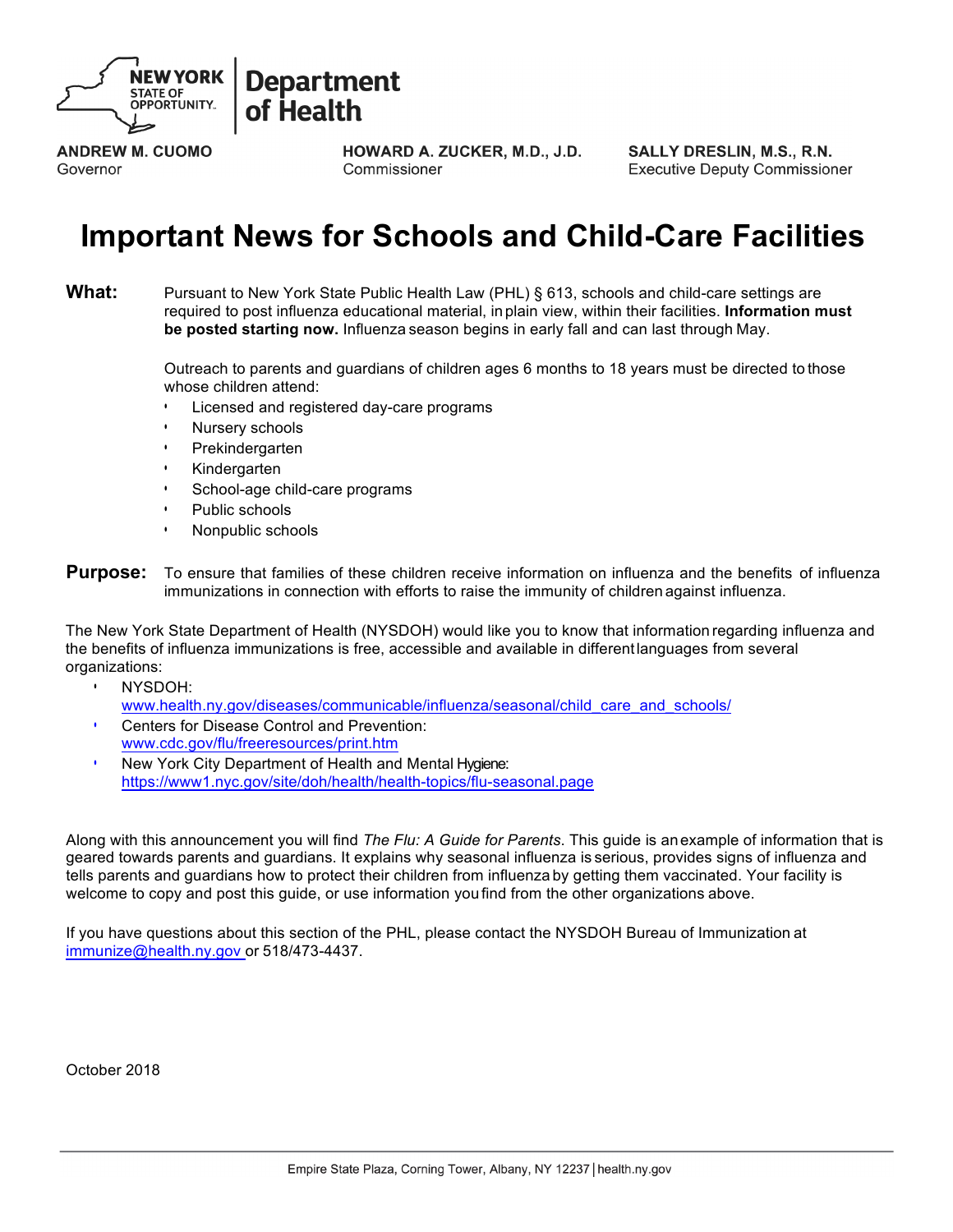

**Department** of Health

**ANDREW M. CUOMO** Governor

HOWARD A. ZUCKER, M.D., J.D. Commissioner

**SALLY DRESLIN, M.S., R.N. Executive Deputy Commissioner** 

### **Novedades importantes para las escuelas e instituciones de cuidado infantil**

**Novedades:** De conformidad con la Ley de Salud Pública (PHL, por sus siglas en inglés) del Estado de Nueva York Artículo 613, las escuelas y los establecimientos de cuidado infantil deben publicar material educativo sobre la gripe dentro de sus instalaciones, a la vista de todos. **La información debe exhibirse a partir de ahora.** La temporada de gripe comienza a principios del otoño y puede durar hasta mayo.

> La divulgación a los padres y los tutores de niños de seis meses a dieciocho años de edad debe dirigirse a aquellos cuyos hijos asisten a:

- Programas registrados y autorizados de cuidado infantil diurno
- Guarderías
- Jardines maternales
- Jardines de infantes
- Programas de cuidado de niños en edad escolar
- Escuelas públicas
- Escuelas privadas
- **Objetivo:** Garantizar que las familias de estos niños reciban información sobre la gripe y sobre los beneficios de las vacunas contra la gripe en relación con los intentos de aumentar la inmunidad de los niños a esta enfermedad.

Departamento de Salud del Estado de Nueva York (NYSDOH) desea notificarle que hay diversas instituciones que brindan información sobre la gripe y los beneficios de las vacunas contra esta enfermedad de manera gratuita y en varios idiomas:

- NYSDOH[:](http://www.health.ny.gov/diseases/communicable/influenza/seasonal/child_care_and_schools/) [www.health.ny.gov/diseases/communicable/influenza/seasonal/child\\_care\\_and\\_schools/](http://www.health.ny.gov/diseases/communicable/influenza/seasonal/child_care_and_schools/)
- Centros para la Prevención y el Control de Enfermedades: [www.cdc.gov/flu/freeresources/print.htm](http://www.cdc.gov/flu/freeresources/print.htm)
- Departamento de Salud y Salud Mental de la Ciudad de Nueva York: www1.nyc.gov/site/doh/health/health-topics/flu-seasonal.page

Junto con este anuncio encontrará nuestra *Gripe estacional: Una guía para padres.* Este documento es un ejemplo de información dirigida a padres y tutores. Explica por qué la gripe estacional es grave, indica los signos de gripe y explica cómo proteger a los niños contra esta enfermedad mediante la aplicación de las vacunas correspondientes. Su institución puede copiar y publicar este documento, o bien utilizar información tomada de otras de las organizaciones mencionadas anteriormente.

Si tiene alguna consulta sobre esta enmienda a la ley PHL, póngase en contacto con la Oficina de Vacunación del NYSDOH mediante la dirección [immunize@health.state.ny.us o a](mailto:immunize@health.state.ny.uso)l 518/473-4437.

Octubre de 2018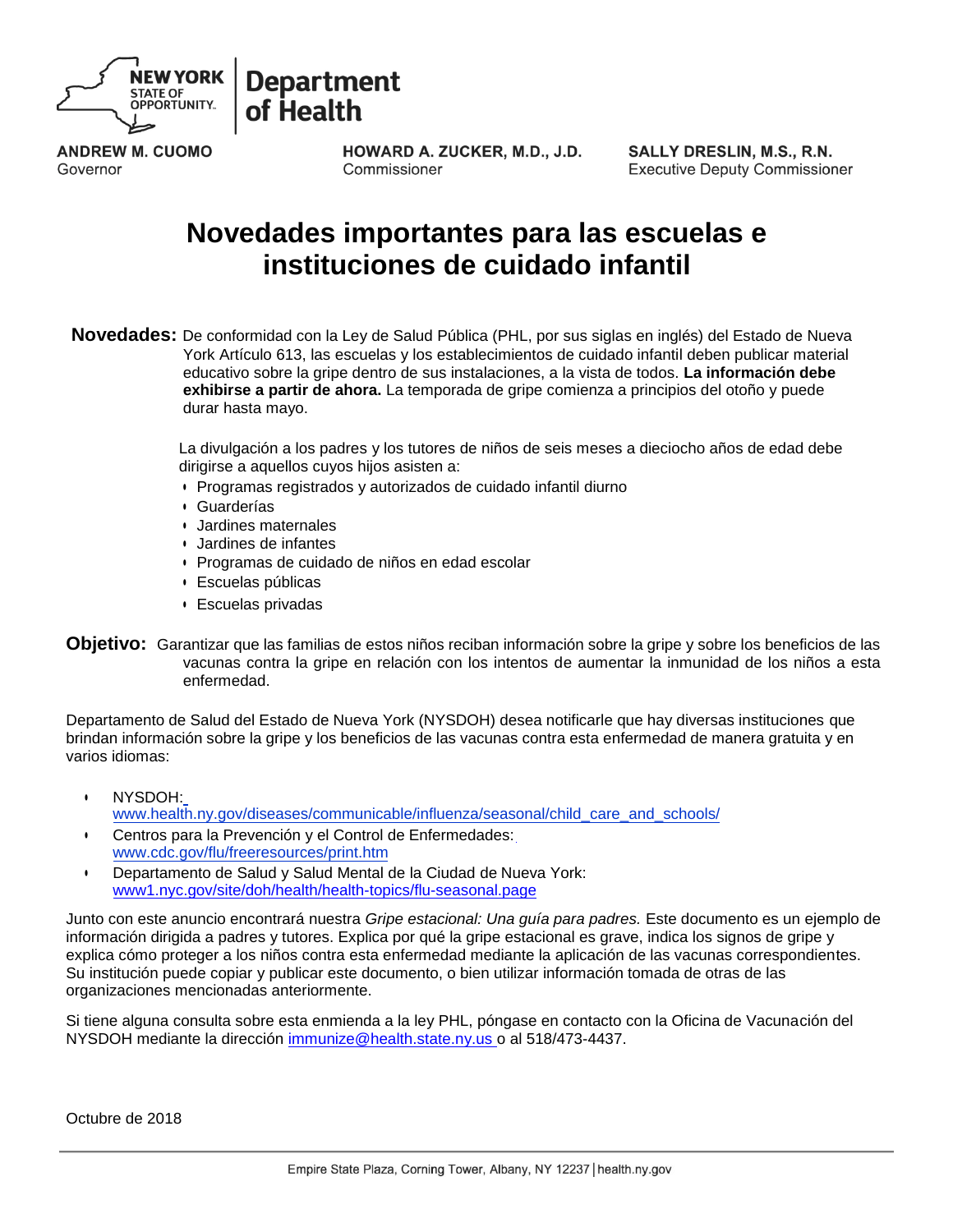## **Keep your kids safe. Get their flu vaccine every year.** The Flu: A Guide for Parents

| Is the flu more<br>serious for kids?       | Infants and young children are at greater risk for getting seriously ill from the<br>flu. That's why the New York State Department of Health recommends that<br>all children 6 months and older get the flu vaccine.                                                                                                                                                                                                                                                                                                                                                                                                                                                                                                                                                                                                                                                            |
|--------------------------------------------|---------------------------------------------------------------------------------------------------------------------------------------------------------------------------------------------------------------------------------------------------------------------------------------------------------------------------------------------------------------------------------------------------------------------------------------------------------------------------------------------------------------------------------------------------------------------------------------------------------------------------------------------------------------------------------------------------------------------------------------------------------------------------------------------------------------------------------------------------------------------------------|
| Flu vaccine may<br>save your child's life. | Most people with the flu are sick for about a week, and then they feel<br>better. But, some people, especially young children, pregnant women, older<br>people, and people with chronic health problems can get very sick. Some<br>can even die. An annual vaccine is the best way to protect your child from<br>the flu. The vaccine is recommended for everyone 6 months and older<br>every year.                                                                                                                                                                                                                                                                                                                                                                                                                                                                             |
| What is the flu?                           | The flu, or influenza, is an infection of the nose, throat, and lungs. The flu<br>can spread from person to person.                                                                                                                                                                                                                                                                                                                                                                                                                                                                                                                                                                                                                                                                                                                                                             |
| Who needs<br>the flu vaccine?              | • Flu vaccine can be given to children 6 months and older.<br>• Children younger than 9 years old who get a vaccine for the first time<br>need two doses.                                                                                                                                                                                                                                                                                                                                                                                                                                                                                                                                                                                                                                                                                                                       |
| How else can I<br>protect my child?        | • Get the flu vaccine yourself.<br>• Encourage your child's close contacts to get the flu vaccine, too. This is very<br>important if your child is younger than 5, or if he or she has a chronic health<br>problem such as asthma (breathing disease) or diabetes (high blood sugar<br>levels). Because children under 6 months can't be vaccinated, they rely on<br>those around them to get an annual flu vaccine.<br>• Wash your hands often and cover your coughs and sneezes. It's best to<br>use a tissue and quickly throw it away. If you don't have a tissue, cough or<br>sneeze into your upper sleeve, not your hands. This will prevent the spread<br>of germs.<br>· Tell your children to:<br>· Stay away from people who are sick;<br>• Clean their hands often;<br>• Keep their hands away from their face; and<br>• Cover coughs and sneezes to protect others. |
| What are signs of<br>the flu?              | The flu comes on suddenly. Most people with the flu feel very tired and have<br>a high fever, headache, dry cough, sore throat, runny or stuffy nose, and<br>sore muscles. Some people, especially children, may also have stomach<br>problems and diarrhea. The cough can last two or more weeks.                                                                                                                                                                                                                                                                                                                                                                                                                                                                                                                                                                              |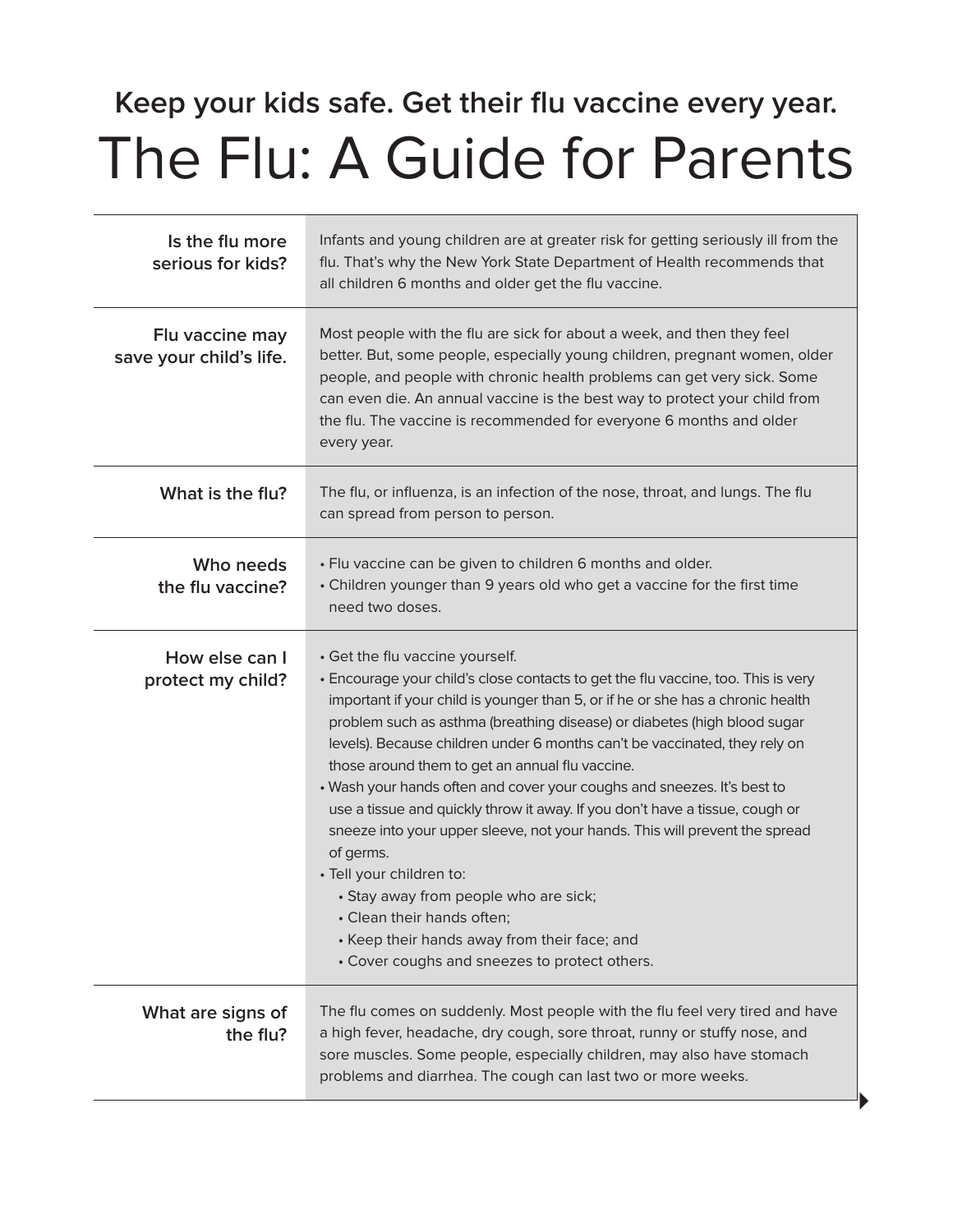| How does the<br>flu spread?                                                    | People who have the flu usually cough, sneeze, and have a runny nose.<br>The droplets in a cough, sneeze or runny nose contain the flu virus. Other<br>people can get the flu by breathing in these droplets or by getting them in<br>their nose or mouth.                                                                                                                                                                                                                                                                                                                          |
|--------------------------------------------------------------------------------|-------------------------------------------------------------------------------------------------------------------------------------------------------------------------------------------------------------------------------------------------------------------------------------------------------------------------------------------------------------------------------------------------------------------------------------------------------------------------------------------------------------------------------------------------------------------------------------|
| How long can a sick<br>person spread the<br>flu to others?                     | Most healthy adults may be able to spread the flu from one day before<br>getting sick to up to 5 days after getting sick. This can be longer in<br>children and in people who don't fight disease as well (people with weaker<br>immune systems).                                                                                                                                                                                                                                                                                                                                   |
| What should I use to<br>clean hands?                                           | Wash your children's hands with soap and water. Wash them for as long as<br>it takes to sing the "Happy Birthday" song twice. If soap and water are not<br>handy, use a hand sanitizer. It should be rubbed into hands until the hands<br>are dry.                                                                                                                                                                                                                                                                                                                                  |
| What can I do if my<br>child gets sick?                                        | • Make sure your child gets plenty of rest and drinks lots of fluids.<br>· Talk with your child's health care provider before giving your child<br>over-the-counter medicine.<br>• Never give your child or teen aspirin, or medicine that has aspirin in it.<br>It can cause serious problems.<br>• Call your child's health care provider if your child develops flu symptoms<br>and is younger than 5 or has a chronic medical condition like asthma,<br>diabetes, or heart or lung disease.<br>. If you are worried about your child's illness, call your health care provider. |
| Can my child go to<br>school or day care<br>with the flu?                      | No. If your child has the flu, he or she should stay home to rest. This helps<br>avoid giving the flu to other children.                                                                                                                                                                                                                                                                                                                                                                                                                                                            |
| When can my child<br>go back to school or<br>day care after<br>having the flu? | Children with the flu should be isolated in the home, away from other<br>people. They should also stay home until they have no fever without the use<br>of fever-control medicines and they feel well for 24 hours. Remind your child<br>to protect others by covering his or her mouth when coughing or sneezing.<br>You may want to send your child to school with some tissues, and a hand<br>sanitizer, if allowed by the school.                                                                                                                                               |

#### **For more information about the flu, visit health.ny.gov/flu**

**Or, www.cdc.gov/flu Centers for Disease Control and Prevention**



**Department of Health**

*Follow us on:* **Facebook/NYSDOH Twitter/HealthNYgov**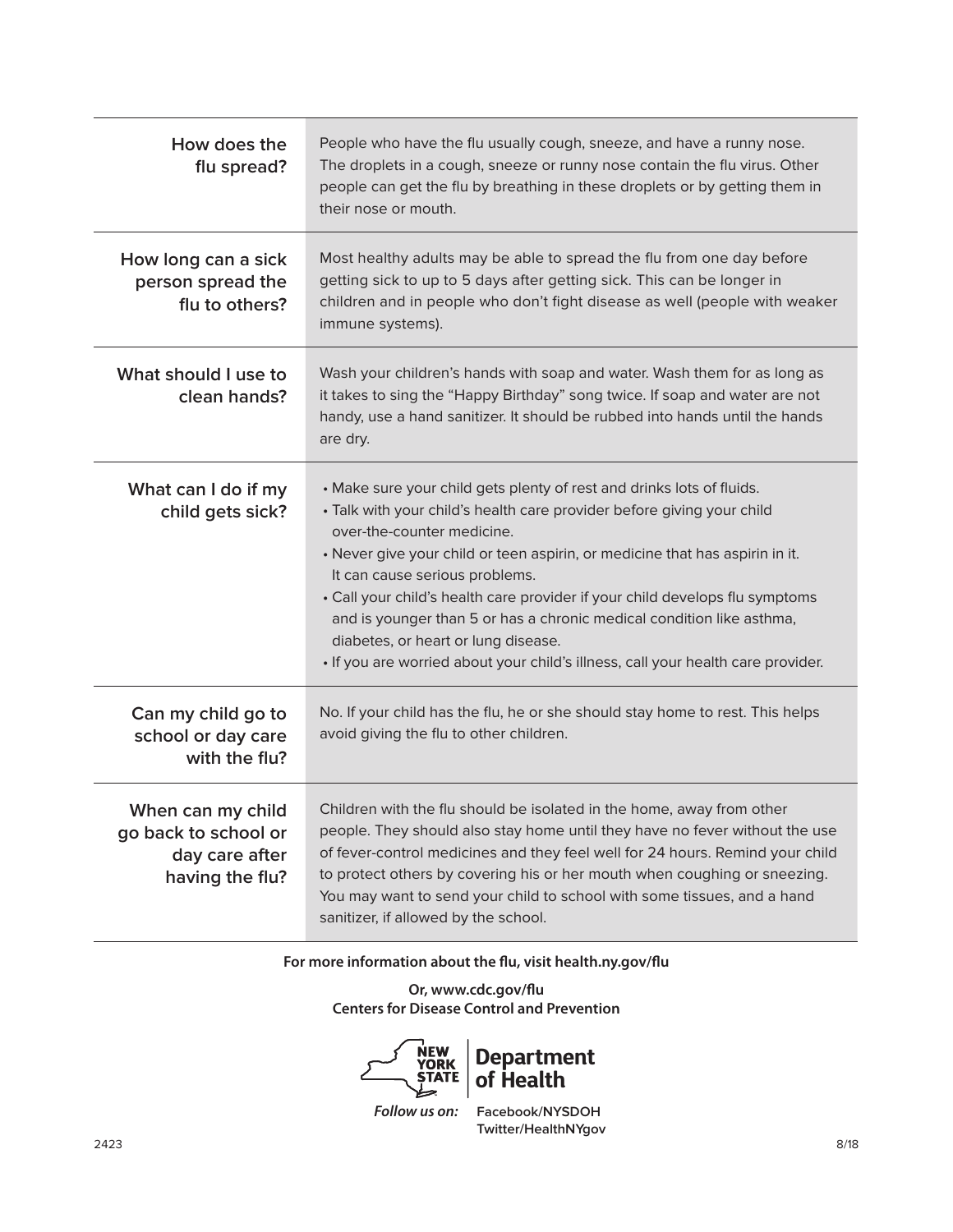## **Mantenga seguros a sus hijos. Obtenga sus vacunas contra la influenza todos los años.**

# La influenza: Una guía para los padres

| ¿Es la influenza más<br>grave para los niños?                        | Los bebés y los niños pequeños tienen mayor riesgo de enfermarse gravemente con<br>influenza. Es por eso que el New York State Department of Health (Departamento<br>de Salud del Estado de Nueva York) recomienda que todos los niños mayores de 6<br>meses reciban la vacuna contra la influenza.                                                                                                                                                                                                                                                                                                                                                                                                                                                                                                                                                                                                                                                                                                                                                                                         |
|----------------------------------------------------------------------|---------------------------------------------------------------------------------------------------------------------------------------------------------------------------------------------------------------------------------------------------------------------------------------------------------------------------------------------------------------------------------------------------------------------------------------------------------------------------------------------------------------------------------------------------------------------------------------------------------------------------------------------------------------------------------------------------------------------------------------------------------------------------------------------------------------------------------------------------------------------------------------------------------------------------------------------------------------------------------------------------------------------------------------------------------------------------------------------|
| La vacuna contra la<br>influenza puede salvar<br>la vida de su hijo. | La mayoría de las personas con influenza se enferma durante aproximadamente una<br>semana y luego se siente mejor. Pero, algunas personas, especialmente los niños<br>pequeños, las mujeres embarazadas y las personas con padecimientos de salud<br>crónicos, pueden enfermarse mucho. Algunas incluso pueden morir.<br>La mejor forma de proteger a su hijo contra la influenza es con una vacuna anual. La<br>vacuna se recomienda para todas las personas de 6 meses de edad o más.                                                                                                                                                                                                                                                                                                                                                                                                                                                                                                                                                                                                     |
| ¿Qué es la influenza?                                                | La influenza o gripe es una infección de la nariz, garganta y pulmones. La influenza se<br>puede contagiar de una persona a otra.                                                                                                                                                                                                                                                                                                                                                                                                                                                                                                                                                                                                                                                                                                                                                                                                                                                                                                                                                           |
| ¿Quién necesita una<br>vacuna contra la<br>influenza?                | · Las vacunas inyectables contra la influenza se pueden dar a niños desde los 6<br>meses de edad y mayores.<br>· Los niños menores de 9 años de edad que reciben la vacuna por primera vez<br>necesitan dos dosis.                                                                                                                                                                                                                                                                                                                                                                                                                                                                                                                                                                                                                                                                                                                                                                                                                                                                          |
| ¿De qué otra forma<br>puedo proteger a mi<br>hijo?                   | · También usted debe recibir la vacuna contra la influenza.<br>· A las personas cercanas a su hijo, recomiéndeles también que se pongan la vacuna<br>contra la influenza. Esto es muy importante si su hijo es menor de 5 años o si él o<br>ella tiene un padecimiento de salud crónico, como asma (enfermedad respiratoria)<br>o diabetes (niveles altos de azúcar en sangre). Debido a que sus hijos menores<br>de 6 meses no pueden recibir la vacuna, ellos dependen de que las personas a su<br>alrededor se pongan la vacuna anual contra la influenza.<br>· Lávese las manos con frecuencia y cubra su tos y estornudos. Es mejor usar un<br>pañuelo de papel y tirarlo rápidamente. Si usted no tiene un pañuelo de papel, tosa<br>o estornude sobre la parte superior de su manga, no sobre sus manos. Esto evitará<br>el contagio de gérmenes.<br>· Dígale a sus hijos que:<br>· se mantengan alejados de las personas enfermas,<br>· se limpien sus manos con frecuencia,<br>· mantengan sus manos lejos de su cara y<br>· cubran la tos y estornudos para proteger a los demás. |
| ¿Cuáles son los signos<br>de la influenza?                           | La influenza se presenta repentinamente. La mayoría de las personas que tienen<br>influenza se sienten cansadas y tienen fiebre alta, dolor de cabeza, tos seca, dolor<br>de garganta, secreción nasal o congestión nasal y dolor muscular. Algunas personas,<br>especialmente los niños también pueden tener problemas estomacales y diarrea. La<br>tos puede durar dos o más semanas.                                                                                                                                                                                                                                                                                                                                                                                                                                                                                                                                                                                                                                                                                                     |